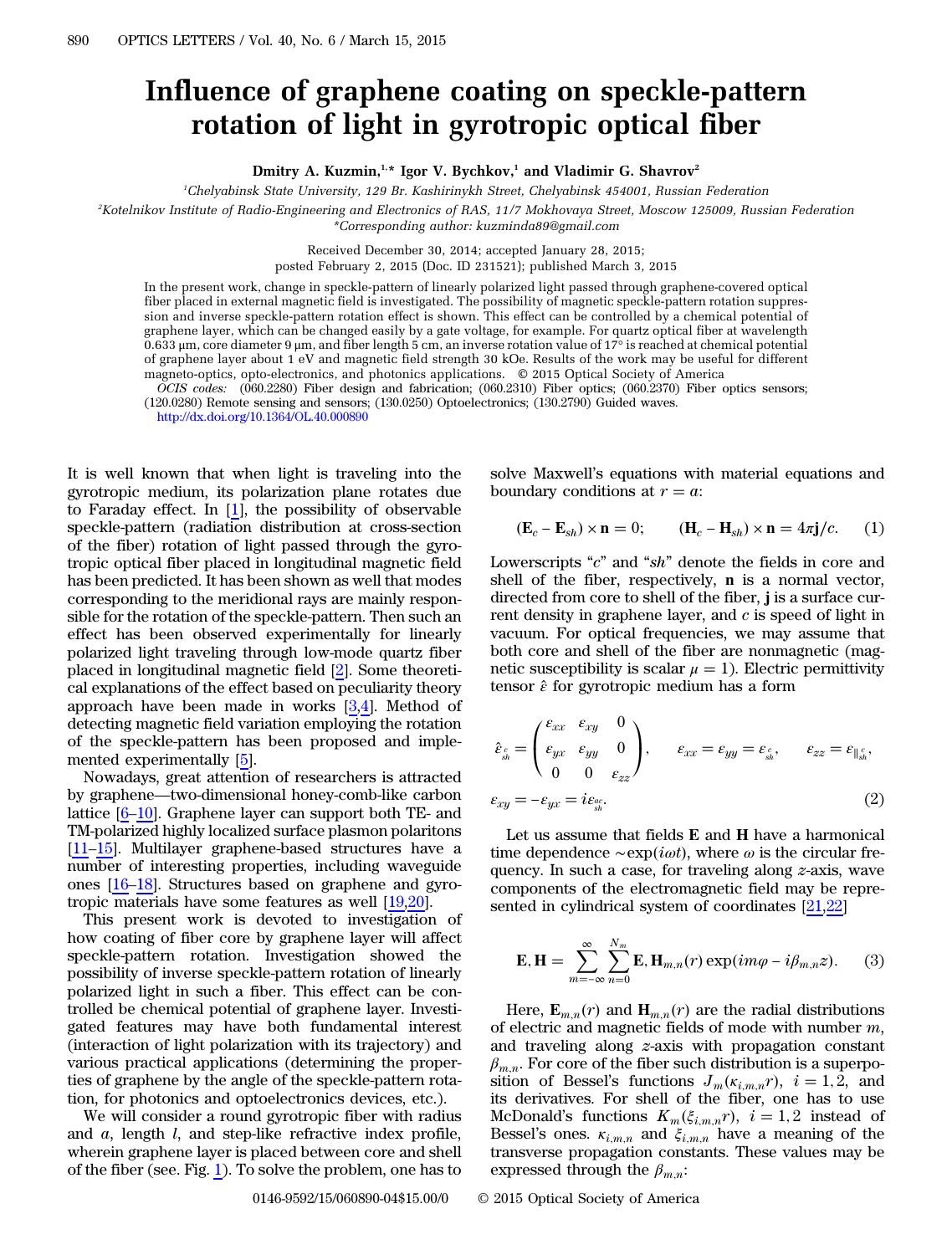$$
\kappa_{1,2}^{2} = \frac{1}{2} [k_{0}^{2} (\epsilon_{\parallel c} + \epsilon_{\perp c}) - \beta^{2} (1 + \epsilon_{\parallel c} \epsilon_{c}^{-1})]
$$
  
\n
$$
\pm \left\{ \frac{1}{4} \left[ k_{0}^{2} (\epsilon_{\parallel c} - \epsilon_{\perp c}) - \beta^{2} \left( \frac{\epsilon_{\parallel c}}{\epsilon_{c}} - 1 \right) \right]^{2}
$$
  
\n
$$
+ k_{0}^{2} \beta^{2} \epsilon_{\parallel c} \left( \frac{\epsilon_{ac}}{\epsilon_{c}} \right)^{2} \right\}^{1/2}
$$
  
\n
$$
\xi_{1,2}^{2} = \frac{1}{2} [\beta^{2} (1 + \epsilon_{\parallel sh} \epsilon_{sh}^{-1}) - k_{0}^{2} (\epsilon_{\parallel sh} + \epsilon_{\perp sh})]
$$
  
\n
$$
\pm \left\{ \frac{1}{4} \left[ k_{0}^{2} (\epsilon_{\parallel sh} - \epsilon_{sh}) - \beta^{2} \left( \frac{\epsilon_{\parallel sh}}{\epsilon_{sh}} - 1 \right) \right]^{2}
$$
  
\n
$$
+ k_{0}^{2} \beta^{2} \epsilon_{\parallel sh} \left( \frac{\epsilon_{ash}}{\epsilon_{sh}} \right)^{2} \right\}^{1/2}.
$$
 (4)

In Eq.  $(4)$  $(4)$ , the following notations have been intro-In Eq. (4), the following notations have been introduced:  $\varepsilon_{\perp} = \varepsilon - \varepsilon_{a}^{2}/\varepsilon$ ,  $k_{0} = \omega/c$  is a wavenumber of electromagnetic wave in vacuum. Solutions number of this equation is  $N_m$ . Putting electromagnetic field in form Eq. [\(3](#page-0-1)) with taking into account Eq. [\(4](#page-0-0)) into the boundary conditions Eq.  $(1)$  $(1)$ , we will obtain characteristic equation for mode with number m. Solving this equation, we can determine the propagation constants  $\beta_{m,n}$ .

For numerical calculations we will use parameters for quartz fiber [[2\]](#page-3-1): core radius  $a = 4.5 \mu m$ , core refractive index  $n_c = (\epsilon_c)^{1/2} = 1.47$ , shell refractive index  $n_{sh} =$  $(\varepsilon_{sh})^{1/2} = 1.466$ , let us assume that  $\varepsilon_{\parallel} = \varepsilon$ . Verde constants of core and shell will be considered as equals. They define an antisymmetric part of the electric permittivity  $\varepsilon_a = V H_0 \lambda \varepsilon^{1/2}/\pi$ . For quartz fiber,  $V = 4.1 \cdot 10^{-10}$  rad/ (Gs  $\mu$ m). Wavelength of light  $\lambda = 0.633 \mu$ m (the wavelength of the He-Ne laser). The fiber with core radius  $4.5 \,\mu$ m works in few-mode regime at wavelength 0.633  $\mu$ m [\[2](#page-3-1)–[5](#page-3-4)]. Increasing the fiber diameter leads to increase the number of modes. As will be seen below, this is no crucial for the effect.

<span id="page-1-1"></span>Characteristic equation has a form:

\n
$$
\det \begin{pmatrix}\n a_{11} & a_{12} & -a_{13} & -a_{14} \\
 a_{21} - \frac{4\pi}{c} \sigma a_{31} & a_{22} - \frac{4\pi}{c} \sigma a_{32} & -a_{23} & -a_{24} \\
 a_{31} & a_{32} & -a_{33} & -a_{34} \\
 a_{41} + \frac{4\pi}{c} \sigma a_{11} & a_{42} + \frac{4\pi}{c} \sigma a_{12} & -a_{43} & -a_{44}\n\end{pmatrix} = 0,
$$
\n
$$
a_{1j} = -\frac{\varepsilon_a \kappa_j^2}{\varepsilon} J_m(\kappa_j a), \qquad a_{2j} = -i \frac{\kappa_j^2}{k_0 \beta} J_m(\kappa_j a),
$$
\n
$$
a_{3j} = T_j \kappa_j J'_m(\kappa_j a) + \varepsilon_a \frac{m}{a} \left(k_0^2 - \frac{\kappa_j^2}{\varepsilon}\right) J_m(\kappa_j a),
$$
\n
$$
a_{4j} = k_0 \varepsilon_a \kappa_j J'_m(\kappa_j a) + \frac{T_j}{k_0} \frac{m}{a} J_m(\kappa_j a),
$$
\n
$$
j = 1, 2, \qquad T_{1,2} = k_0^2 \varepsilon - \beta^2 - \kappa_{1,2}^2. \tag{5}
$$

Expressions for  $a_{ij}$ ,  $j = 3, 4$  may be obtained by  $j = 1, 2,$   $T_{1,2} = k_0^2 \epsilon - \beta^2 - \kappa_{1,2}^2.$  [\(5](#page-1-1))<br>Expressions for  $a_{ij}$ ,  $j = 3, 4$  may be obtained by<br>change in (5)  $\kappa_i \rightarrow \xi_i$ ,  $\kappa_i^2 \rightarrow -\xi_i^2$ ,  $J_m(\kappa_i a) \rightarrow K_m(\xi_i a)$ . Equation [\(5](#page-1-1)) may be solved numerically by iterative Newton method. So, we will have propagation constants  $\beta_{m,n}$ ,  $\kappa_{i,m,n}$ , and  $\xi_{i,m,n}$ . Putting this constants in Eq. ([3\)](#page-0-1), we will get the field distribution, and the problem will be solved.

<span id="page-1-0"></span>

Fig. 1. Scheme of graphene-coated optical fiber and input speckle-pattern distribution.

Let us consider an input electromagnetic field  
\n
$$
E_{0x} \sim \exp\left[-\frac{(r-a/2)^2}{a^2/4}\right] \cos(\varphi) \exp(i\omega t - ik_0 z),
$$
\n
$$
E_{0y} = 0.
$$
\n(6)

For such input distribution, only four modes with  $m = \pm 2$ ,  $n = 1$ ;  $m = 0$ ,  $n = 1, 2$  may be exited. Speckle-pattern  $I_x = E_x E_x^*$  of input distribution is shown on Fig. [1](#page-1-0).

Conductivity of graphene layer may be calculated by<br>
e formulas [23]:<br>  $\sigma(\omega) = ie^2\pi^{-1}\hbar^{-2}(\omega - 2i\Gamma)$ the formulas [[23\]](#page-3-15):

$$
\sigma(\omega) = ie^2 \pi^{-1} \hbar^{-2} (\omega - 2i\Gamma)
$$

$$
\times \left[ (\omega - 2i\Gamma)^{-2} \int_0^\infty \zeta \left( \frac{\partial f(\zeta)}{\partial \zeta} - \frac{\partial f(-\zeta)}{\partial \zeta} \right) d\zeta - \right].
$$
 (7)
$$
(7)
$$

Here,  $\hbar$  is the Plank's constant,  $f(\zeta) = [\exp((\zeta - \mu_{ch})]$  $(k_BT) + 1$ <sup>-1</sup> is the Fermi-Dirac distribution,  $\mu_{ch}$  is the chemical potential of graphene layer,  $k_B$  is the Boltzmann's constant, T is the temperature, and  $\Gamma$  is the electron's collisions rate. Chemical potential may be changed, for example, by doping or gate voltage. It is well known that there is some critical value of the chemical potential, when real part of the graphene conductivity sharply decreases and imaginary part becomes positive (see Fig. [2](#page-2-0)). Such a feature has a place when photon energy  $\hbar\omega$  is close to the interband absorption threshold  $\sim 2\mu_{ch}$ . When imaginary part of graphene conductivity is positive, graphene layer can support both TE- and TMpolarized plasmon polaritons  $[11]$  [indeed, authors  $[11]$ ] showed, that plasmon polaritons of both polarizations may exist at *negative* imaginary part of conductivity, but they used time dependence of the fields  $\sim \exp($ showed, that plasmon polaritons of both polarizations may exist at negative imaginary part of conductivity, but when we use  $\sim \exp(i\omega t)$ .

Nonzero real part of conductivity becomes a reason of energy dissipation when electromagnetic wave is guided by the fiber (propagation constants  $\beta_{m,n}$  are complex). Analytical calculations show that characteristic equation has a term with multiplier  $m\sigma\varepsilon_a$  [multipliers  $\sigma a_{31,2}$  in [\(5](#page-1-1))]. So, when sign of the conductivity is changed, relation between phase speeds for modes with different  $m$  signs is changed as well. Calculations show that at negative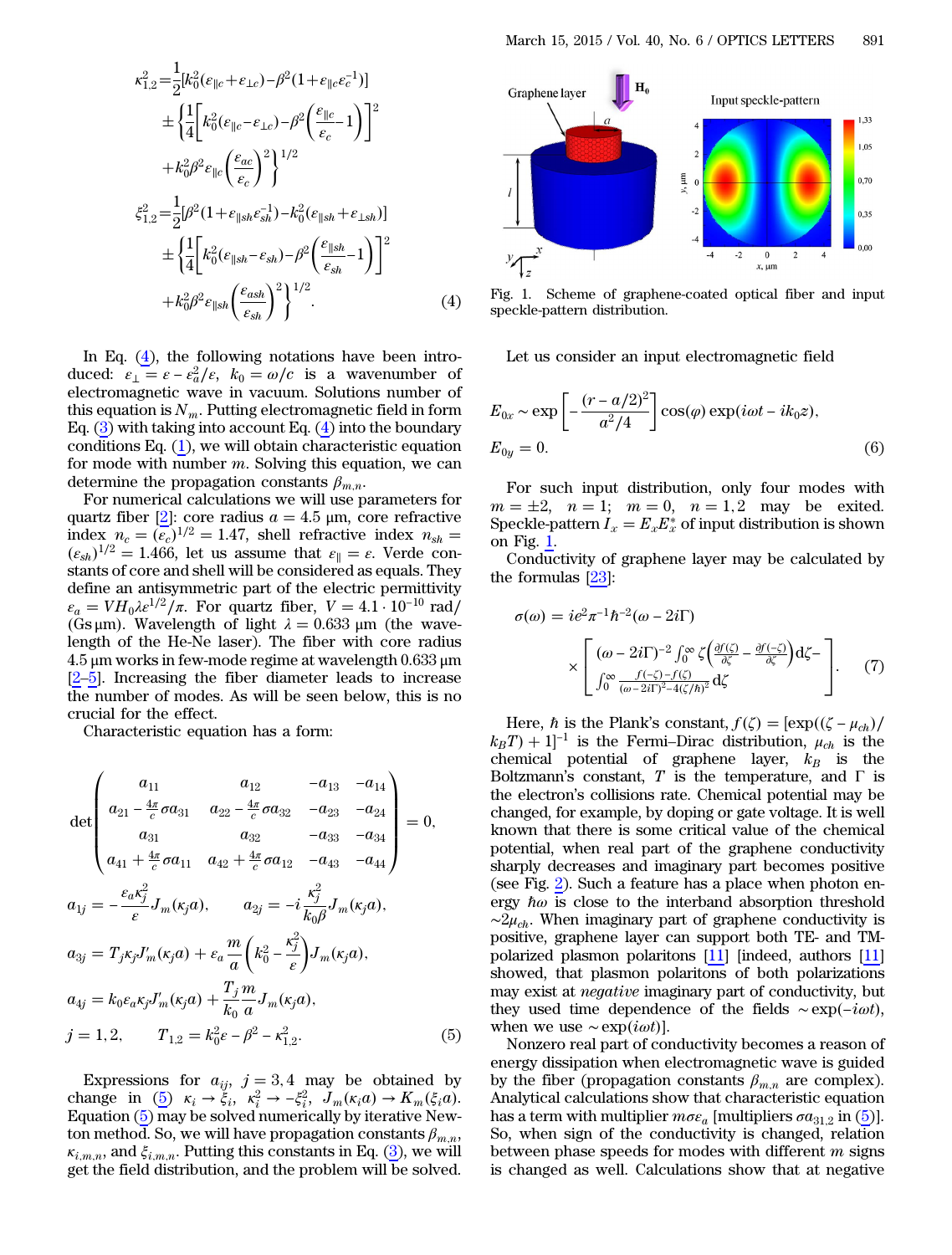<span id="page-2-0"></span>

Fig. 2. Chemical potential dependence of real and imaginary parts of graphene conductivity, speckle-pattern  $I_x(x, y)$  for fiber length 5 cm, magnetic field value  $H_0 = 30$  kOe, and different values of chemical potential of graphene layer, dependence of the rotation angle from the chemical potential value near the interband threshold.

imaginary part of conductivity (like usually for metals and semiconductors), phase speed of modes with negative *m* is greater than speed of modes with  $m > 0$ . The same situation has a place for noncoated fiber. This is the reason of the clockwise speckle-pattern rotation (looking along wave guiding direction). Change in sign of imaginary part of conductivity leads to change of graphene contribution to mode's phase speeds (modes with  $m < 0$  are slowing down, with  $m > 0$  are speeding up). This decreases speckle-pattern rotation, and at some conditions, it may cause an inverse speckle-pattern rotation (counterclockwise speckle-pattern rotation). One can also note that for single-mode fiber (only one mode with  $m = 0$  may propagate in the fiber), speckle-patter rotation cannot be observed. So, few-mode regime is essential for the effect observation.

Chemical potential dependence of real and imaginary parts of graphene, speckle-pattern  $I_x(x, y)$  for fiber length 5 cm, magnetic field value  $H_0 = 30$  kOe, and different values of chemical potential of graphene layer are shown on Fig. [2.](#page-2-0) Figure [2](#page-2-0) shows speckle-pattern for noncoated fiber as well. One can see that graphene coating may compensate the rotation of the speckle-pattern typical for a gyrotropic fiber without graphene. When imaginary part of conductivity reaches a maximum  $[\mu_{ch} \approx 1 \text{ eV}$ , see Fig. [2](#page-2-0)], speckle-pattern rotates counterclockwise (rotation angle is about 4.7° counterclockwise; for noncoated fiber rotation angle is about 12.5° clockwise). Total effect of graphene coating is a counterclockwise rotation on angle about 17° for fiber length 5 cm, magnetic field 30 kOe, and chemical potential of graphene layer 0.98 eV. The maximum of intensity is changed as well. This fact may be explained by superposition of Faraday and Cotton−Mouton effects.

Note that values of chemical potential we used for calculation ( $\mu_{ch} \sim 1$  eV) may be easily reachable in experiments [\[6](#page-3-5)–[8](#page-3-16)]. Nowadays, characteristic length of the graphene layers that can be produced is about some microns. Our calculations show that for some evident

effect, coated fiber of some centimeters length is needed. However, it is not essential to coat the fiber core by a single continuous graphene layer for the effect observation. It is necessary to have very thin layer of material with a positive imaginary part of conductivity. Several graphene layers can be used for such purposes. In addition, we used material parameters of the quartz fiber from experiment [\[2](#page-3-1)]. Choice of material for the fiber with a larger Verdet constant may enhance the effects observed, and hence reduce the required length of the fiber and magnetic field strength. For example, the Verdet constant of rare-earth-doped YIG commonly used in the magnetooptics is about 3–5 orders of magnitude larger than values we used in our calculations [\[24](#page-3-17)–[28\]](#page-3-18). Figure [3](#page-2-1) shows comparison of the speckle-pattern rotation effect

<span id="page-2-1"></span>

Fig. 3. Comparison of the speckle-pattern rotation effect for fiber length 1 cm, magnetic field strength 10 kOe, and different Verdet constants.